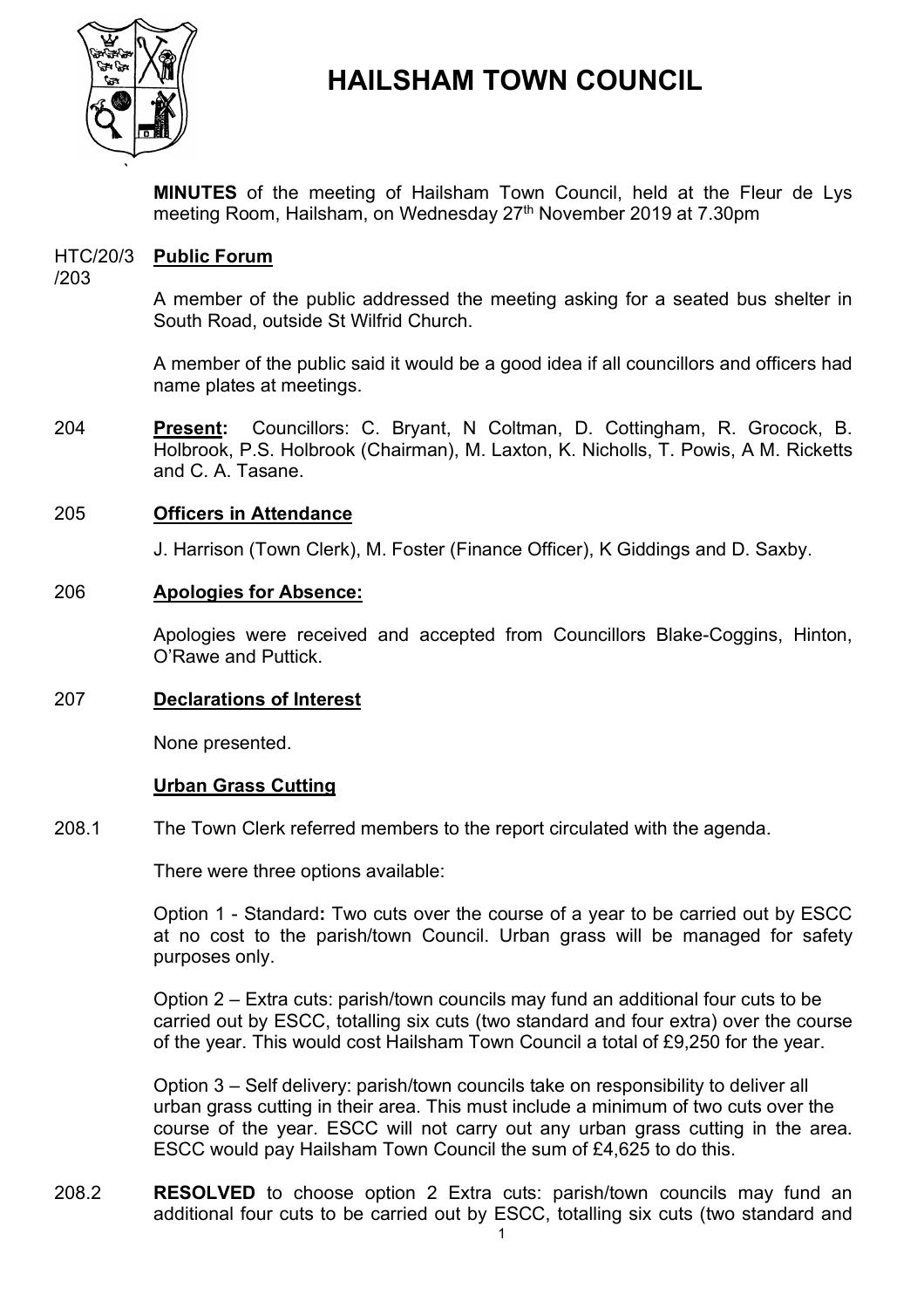four extra) over the course of the year. This would cost Hailsham Town Council a total of £9,250 for the year.

# **Additional Bus Shelter**

209.1 The Town Clerk said that this agenda item had been deferred from the meeting held in March 2019 to obtain more information from East Sussex County Council. This had now been received.

> Any requests for new bus shelters will be subject to a number of requirements and statutory conditions as per the Equalities Act 2010 relating to any new stops or improvements to existing stops.

> Hailsham Town Council would be able to select and purchase a bus shelter themselves subject to it being the correct size and type and that when located, the structure does not obstruct ant pedestrians using the footway. The kerb height would also need to be built up to a minimum height of 125mm to allow the bus to safely deploy its wheelchair ramp. The total cost would be in the region of £8,500.

209.2 **RESOLVED** to place a bus shelter outside St Wilfrid Church in South Road that meets all the necessary legislation and to complete the associated works to comply with allowing footway access at a total cost of £8,500. The funding to come from Capital Receipts.

#### **Hailsham Hero**

210.1 The Chairman said that he wished to continue presenting the annual Hailsham Hero award but wanted guidance on the criteria to be used.

> Councillor Laxton proposed that the name of the award should be changed to 'Community Champion'.

210.2 **RESOLVED** the working group be made up of three councillors and 3 noncouncillors and to write to the Voluntary Community Group to inviting them to nominate the three non-councillor members; and that the criteria for nominating the Community Champion be delegated to the working group.

#### 211 **Confidential Business**

**RESOLVED** that the press and public be excluded during the discussion on the next item on the agenda as it concerns the terms of tenders and proposals and counter proposals in negotiation for contracts.

In accordance with Council's Standing Orders No. 1E

#### **Hailsham Aspires**

211.1 The Town Clerk said that there was no decision to make on this agenda item; it was agreed at a previous meeting that this would be a standing item on the Council agenda.

> Mr Kelvin Williams of Wealden District Council wanted to meet the Council's Working Group and this had been arranged for 10<sup>th</sup> December.

> The Chairman reported on the meeting of the Wealden District Council Hailsham